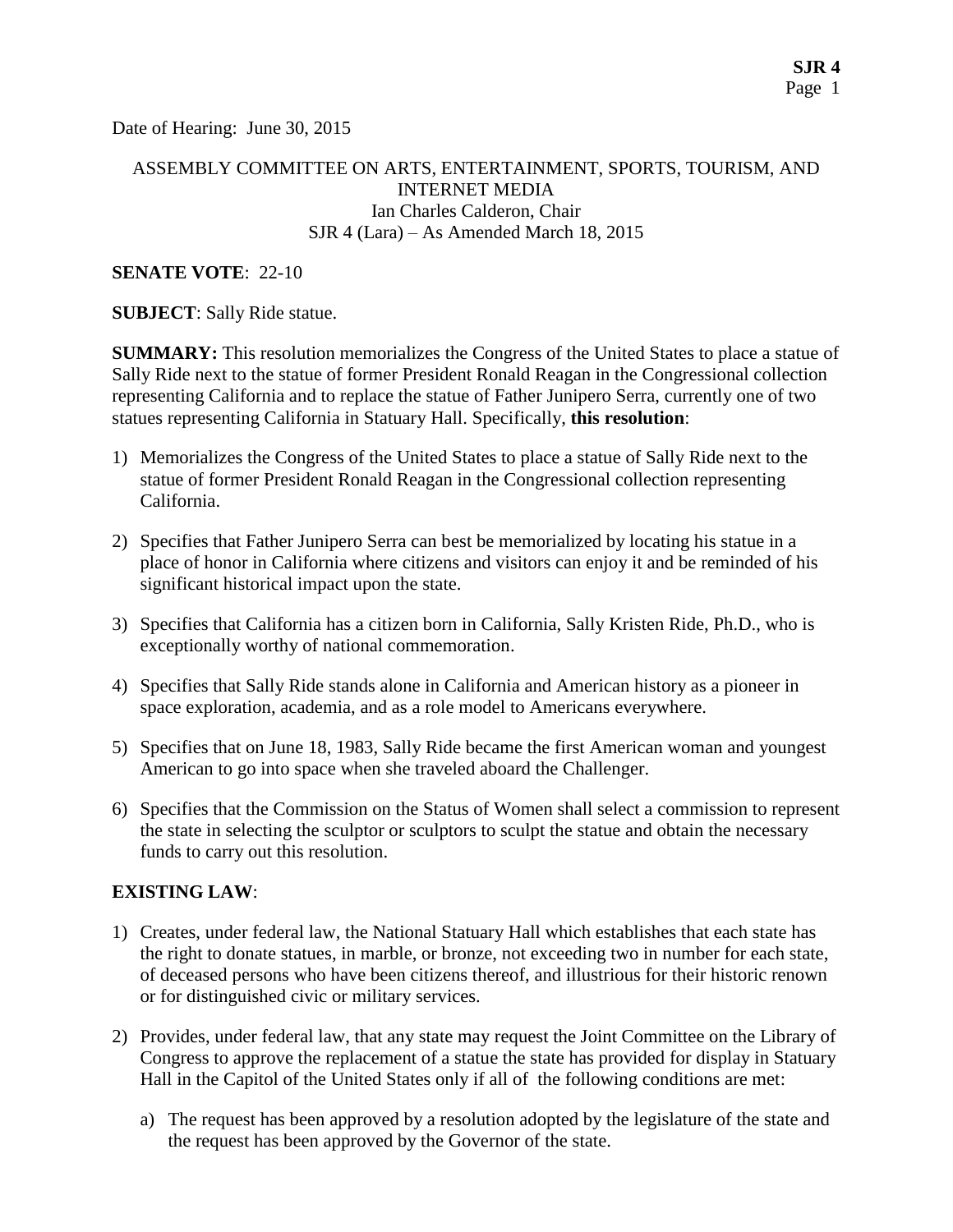- b) The statue to be replaced has been displayed in the Capitol of the United States for at least 10 years as of the time the request is made, except that the Joint Committee on the Library of Congress may waive this requirement for cause at the request of a state.
- 3) Specifies, under federal law that if the Joint Committee on the Library of Congress approves a request, the Architect of the Capitol (AOC) shall enter into an agreement with the state to carry out the replacement in accordance with the request and any conditions the Joint Committee on the Library of Congress may require for its approval. Such agreement shall provide that:
	- a) The new statue shall be subject to the same conditions and restrictions as apply to any statue provided by the state.
	- b) The state shall pay any costs related to the replacement, including costs in connection with the design, construction, transportation, and placement of the new statue, the removal and transportation of the statue being replaced, and any unveiling ceremony.
- 4) Specifies, under federal law, that ownership of any statue replaced shall be transferred to the state.
- 5) Specifies, under federal law, that if any statue is removed from the Capitol of the United States as part of a transfer of ownership, then it may not be returned to the Capitol for display unless such display is specifically authorized by federal law.
- 6) Specifies, under federal law, that the AOC, upon the approval of the Joint Committee on the Library of Congress and with the advice of the Commission of Fine Arts as requested, is authorized and directed to relocate within the United States Capitol any of the statues received from the states and to provide for the reception, location, and relocation of the statues received from the states.

# **FISCAL EFFECT**: Unknown

# **COMMENTS**:

1) *Author's statement of need for legislation.* According to the author, SJR 4 declares that the California Legislature supports memorializing the Congress of the United States to place a statue of Dr. Sally Ride, alongside the statue of former President Ronald Reagan in the congressional collection representing California. SJR 4 also proposes relocating the statue of Father Serra to a location in California where citizens and visitors can enjoy it and be reminded of his significant historical impact upon our state. Dr. Ride would become the first woman to represent California and the first member of the LGBT community represented in Statuary Hall.

It should be noted that while SJR 4 specifies that the statue of Sally Ride should be placed "alongside the Statue of former President Ronald Reagan," the final location of the Sally Ride Statue would be determined by the AOC with approval by the Joint Committee on the Library of Congress.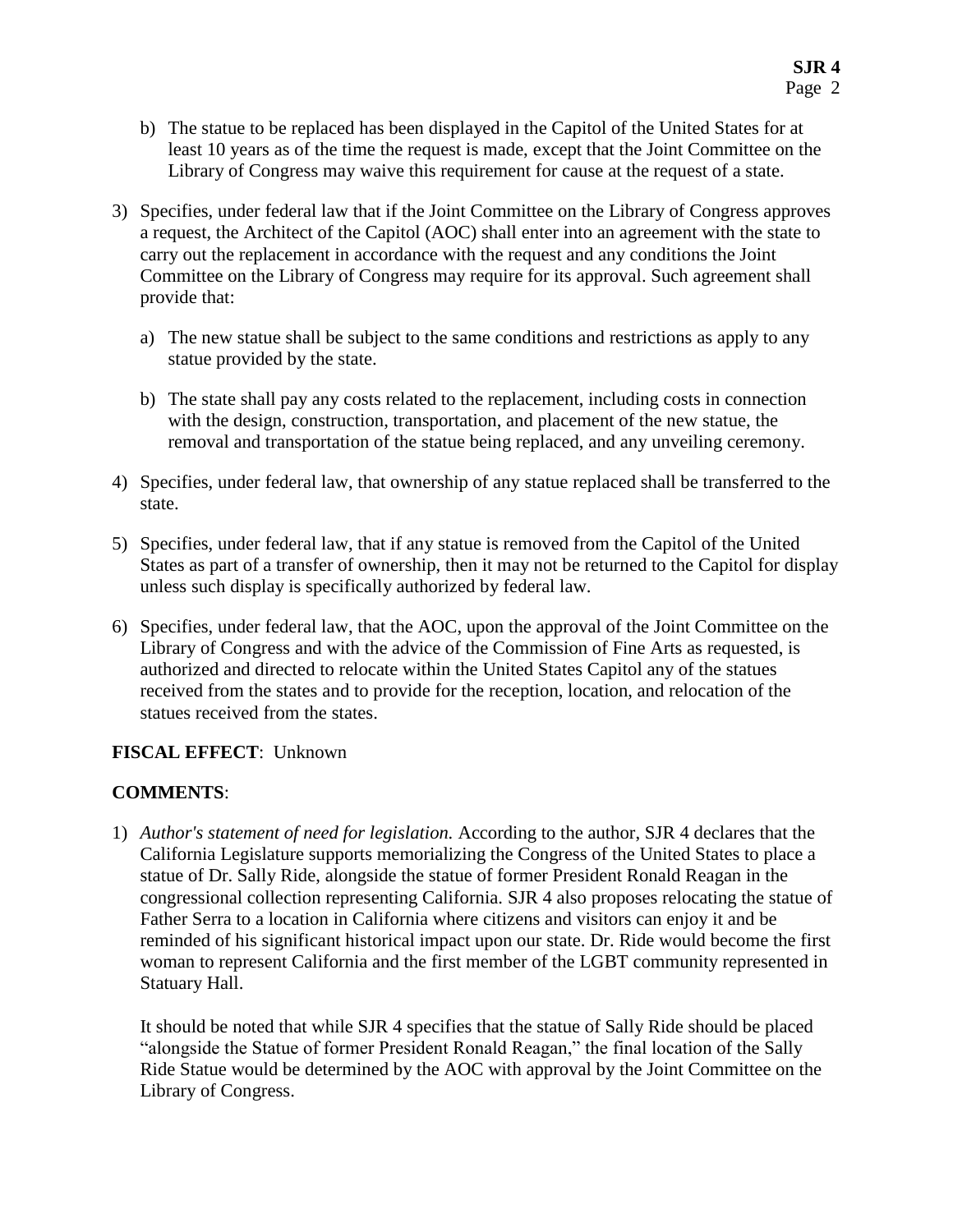## *2) Background:*

a) *History of the National Statuary Hall.* The creation of the National Statuary Hall Collection was authorized by the United States Congress in 1864 to allow each state to provide two statues of notable citizens for display in the United States Capitol. The Joint Committee on the Library of Congress has oversight of the collection, and, under the committee's direction, the AOC is responsible for the reception, placement, and care of the statues. The subjects of the statue must be a deceased person who was a citizen of the United States and is illustrious for historic renown or for distinguished civic or military services. Though many individuals were born in the state that their statue is representing, this is not a requirement.

The entire collection consists of statues contributed by 50 states; for a total of 100 statues. Thirty-five statues are currently located in National Security Hall, six in the Rotunda, 13 in the Crypt, 13 in the Hall of Columns, and 24 in the Capitol Visitor Center. The remaining statues are located in various areas throughout the House and Senate wings of the Capitol.

California's current contributions to the collection are Father Junipero Serra and President Ronald Wilson Reagan. The statue of Father Junipero Serra was given to the National Statuary Hall Collection in 1931 and is currently being displayed in the National Security Hall. President Ronald Reagan's statue was donated by the State of California in 2009 and is located in the Rotunda. The Reagan statue replaced the statue of Thomas Starr King, who spoke zealously in favor of the Union and was credited by President Abraham Lincoln with preventing California from becoming a separate republic. Starr King is sometimes referred to as "the orator who saved the nation." The statue of Starr King had been on display since 1931. It is now on display within the Civil War Memorial Grove in Capitol Park, which surrounds the California State Capitol in Sacramento.

b) *Rules for replacing statues.* In 2000, federal legislation was enacted that allowed any state to request the Joint Committee on the Library of Congress to approve the replacement of a statue the state had previously provided. Since passage only a handful of statues have been replaced. Federal legislation requires that the request be approved by a resolution adopted by the legislature of the state and approved by the Governor of the state. Furthermore, the statue to be replaced had to have been displayed for at least 10 years. Before submitting a request to the Joint Committee on the Library of Congress the state must also select a committee or commission to represent the state in selecting the sculptor, and directs the method of obtaining the necessary funds to carry the resolution into effect.

Expenditures for which the state is responsible includes the cost of paying the sculptor for designing and carving or casting the statue; designing and fabricating the pedestal; transporting the statue and pedestal to the United States Capitol; removing and transporting the replaced statue; temporarily erecting the new statue on its pedestal in the location approved for the unveiling ceremony; certain expenses related to the unveiling ceremony; and any other expenses that the state commission may find it necessary to incur.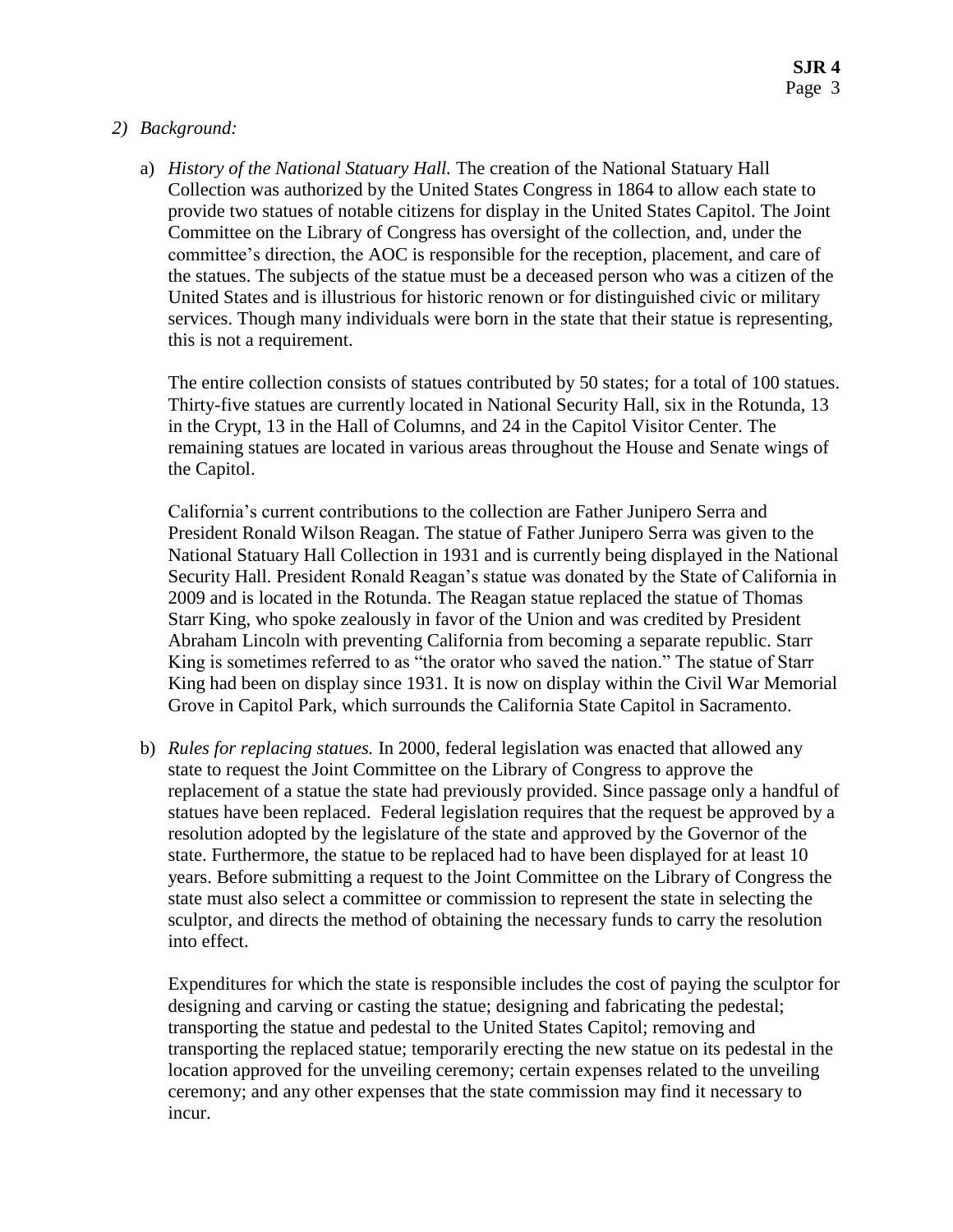Once the resolution is approved by the Governor of the state, a duly authorized state official, typically the governor, then submits to the AOC, a written request to provide a new statue, a description of the location in the state where the replaced statue will be displayed after it is transferred, and a copy of the applicable enacted state legislation authorizing the replacement. The AOC reviews the request for completeness and forwards it to the Joint Committee on the Library of Congress. The Committee will then approve or deny the request.

If the request is approved by the Joint Committee on the Library of Congress, the AOC formalizes an agreement with the state to guide the process. The agreement consists of the state's commitment to follow the guidelines for the design and fabrication of statues and to take responsibility for any cost related to the design, construction, transportation, and placement of the new statue; the removal and transportation of the statue being replaced, and any unveiling ceremony.

3) *Proposed Honoree - Dr. Sally Ride (1951-2012).* Born on May 26, 1951 in Encino California, Sally ride is best known for being the first American woman in space and still remains the youngest American to travel to space.

Sally Ride grew up in Los Angeles, California and attended Stanford University where she studied physics and English. She continued her education at Stanford earning a master's degree in 1975 and a Ph. D. in 1978. Following her time at Stanford, Ride was accepted into the National Aeronautics and Space Administration's astronaut program (NASA).

After completion of the program Sally Ride became the first American woman in space on June 18, 1983 aboard space shuttle Challenger. During her first mission, the five-person crew deployed two communications satellites and conducted pharmaceutical experiments. Soon after, Dr. Sally Ride took her second trip to space aboard Challenger.

After leaving NASA in 1987, Dr. Ride focused much of her efforts on science education and trying to get young girls interested in science. In 2001, Dr. Ride founded Sally Ride Science to develop and provide classroom materials, programs, and professional development opportunities for K-12 science, technology, engineering, and math educators.

Dr. Ride was a member of the President's Committee Advisors on Science and Technology, director of the California Space Institute, inductee into the National Women's Hall of Fame, the California Hall of Fame, the Aviation Hall of Fame, and the Astronaut Hall of Fame.

Dr. Ride died on July 23, 2013 at the age of 61, following a battle with pancreatic cancer. Following her death, she received the Presidential Medal of Freedom from President Barack Obama, the highest civilian honor bestowed in the United States.

4) *Current inhabitant - Father Junipero Serra (1713-1784).* Father Junipero Serra was born on the Spanish island of Majorca on November 24, 1713; he joined the Franciscan Order at the age of 16. Soon after joining, he gained prominence as an eloquent preacher and eventually became a professor of theology. His dream was to become a missionary to America and thus he traveled to Mexico City in 1750.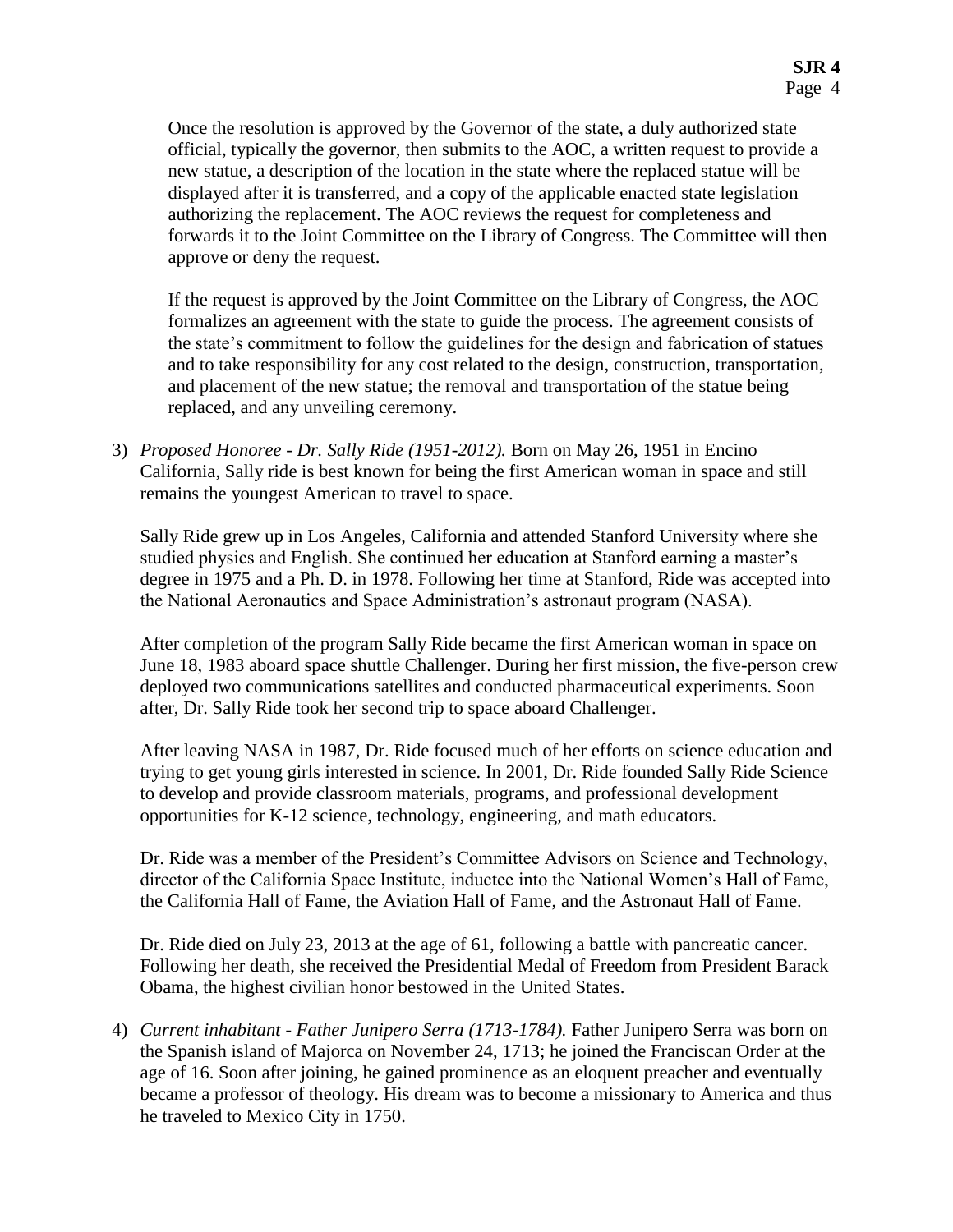In 1769 Father Junipero Serra established a mission in present day San Diego, California. This would become the first of many missions that would include San Antonio, San Buenaventura, San Carlos, San Francisco de Assisi, San Gabriel, San Juan Capistrano, San Luis Obispo, and Santa Clara.

Father Serra was ascetic and uncompromising in his zeal to convert Native Americans to Christianity and to make his missions self-sufficient. Inhabitants built their own homes, spun wool for garments, and pursued careers as masons, carpenters, blacksmiths, and millers; thousands of barrels of grain were kept in reserve supply, and herds of cattle, sheep, horses, and swine were maintained.

Father Junipero Serra died in Monterey, California, on August 28, 1784. Later this year, Pope Francis is scheduled to travel to the United States and canonize Father Junipero Serra.

5) *Support: Sally Ride is a deserving and historic representative of two communities which are underrepresented in Statuary Hall, LGBT and women.* The Association of California Commissions for Women argues that Dr. Sally Ride's contributions in the field of science, physics and space exploration, as well as her civic service and investment in science education are not only worthy of this recognition, but they exemplify our state's rich history of advancement, growth, diversity, tolerance, and inclusion.

Equality California (EQCA) states that Dr. Ride would continue to make history with SJR 4 by becoming the first woman to represent California, and the first member of the LGBT community to be memorialized in Statuary Hall. EQCA further states that a statue of Dr. Ride would be particularly meaningful to EQCA and to the LGBT community in California and beyond, because Dr. Ride would be the first member of our community represented in Statuary Hall.

- 6) *Opposition: Father Serra is a founding father of our state who is set to become a Saint for his work here, now is not the time to remove his tributary statue from Statuary Hall.* The City of San Juan Capistrano writes that even though they appreciate that Sally Ride is worthy of recognition, they believe that relocating the current bronze statue of Father Junipero Serra from the United States Capitol would diminish his legacy and role of establishing the mission system, which laid a foundation for what would become the State of California. Opponents including the California Catholic Conference also argue that diminishing our appreciation of Father Serra's contributions at the same time that Pope Francis is scheduled to canonize the mission founder and gain such international recognition makes very little sense and urge delaying this conversation until after the canonization takes place.
- *7) Prior related legislation.*

SJR 3 (Hollingsworth), Res. Chapter 136, Statutes of 2006. The resolution memorialized the Congress of the United States to place a statue of former President Ronald Reagan next to the statue of Father Junipero Serra in the Congressional collection representing California.